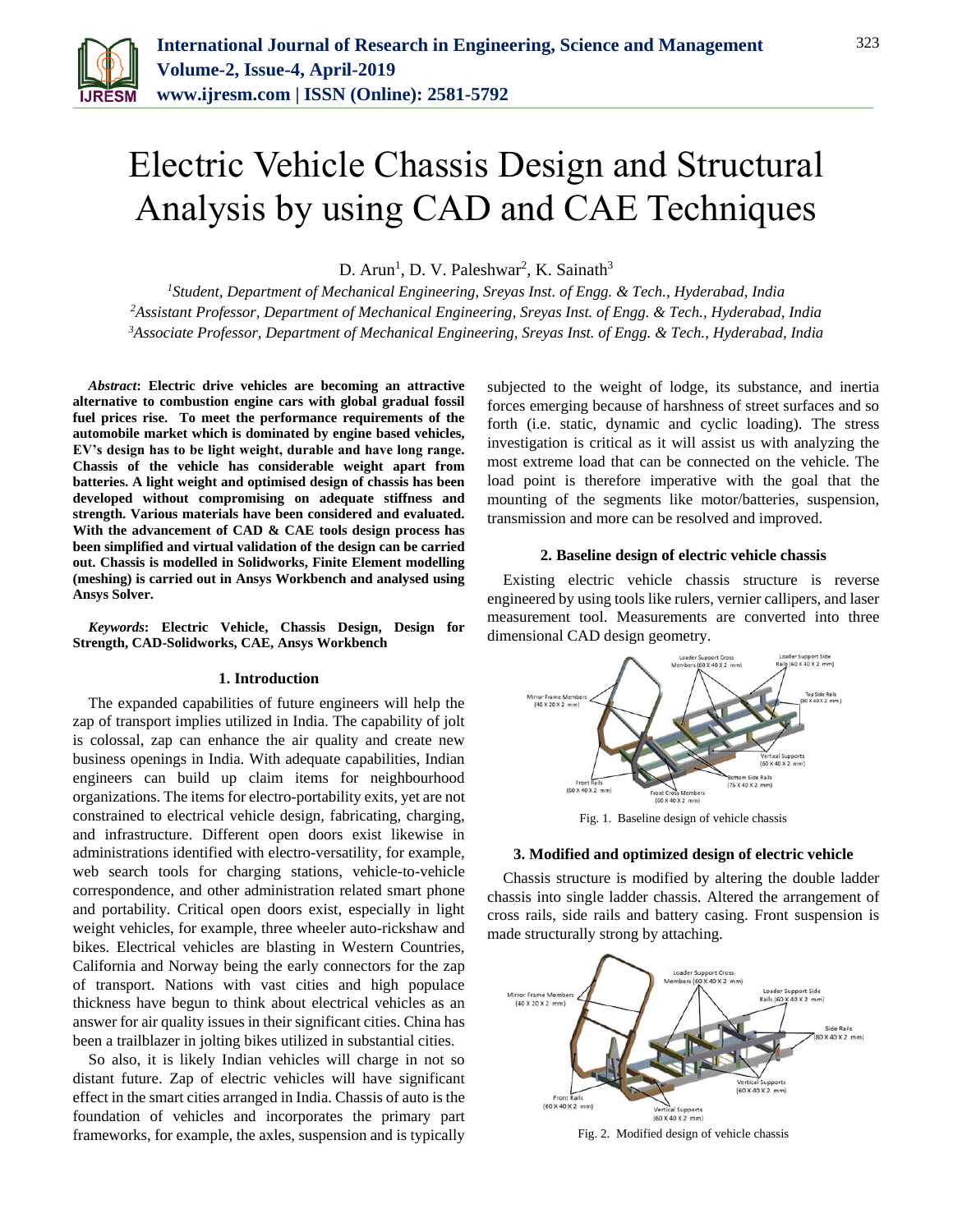



Rear Overhang (c) =405 mm Wheel Base (b)  $= 2033.17$ mm Material of the chassis,  $E = 200000 \text{ N/mm}^2$ Poisson Ratio  $= 0.3$ Capacity of Vehicle =  $9810 N$ Capacity of Vehicle with  $1.25% = 12262.5$  N Weight of body and differential  $= 2746.8$  N Total load acting on chassis  $= 15009.30$  N Load acting on the single frame  $= 7504.65$  N

# *Calculation for Reaction:*

Consider chassis of the vehicle a simply supported beam with uniformly distributed load. Load acting on entire span of the beam is 58860 N. Length of the Beam is 2527 mm. Uniformly Distributed Load (w) is  $7504.65 / 2527 = 2.97$  N/mm Reaction Load at point 'c',  $Rc = w l (1-2c)/2b$  $= 3162.82$  N Reaction Load at point'd',  $RD = w 1 (1-2a)/ 2b$  $= 4335.83$  N *Calculation for Shear Force and Bending Moment Shear Force calculation*

 $V1 = W x a$  $= 678.89$  N  $V2 = Rc - V1$  $= 2489.92$  N  $V3 = Rd - V4$  $= 3133.07$  N  $V4 = wc$  $= 1202.76$  N

*Bending Moment calculation*

$$
M1 = -wa2/2
$$

$$
= -77597 N-mm
$$

 $M2 = -wc2/2$  $= -243559.60$  N-mm

 $M3 = RC ((RC/2w)-a)$  $= 966200.98$  N-mm

## *Calculation for Stress Generated*

Maximum bending moment generated Mmax = 966200.98 N-mm Moment of Inertia around the  $X - X$  Axis

 $Ixx = bh3 - b1h13 / 12$  $= 316576$  mm<sup>4</sup>

Section of Modules around the  $X - X$  Axis  $Zxx = bh3 - bh113 / 6h$  $= 7914.40$  mm<sup>3</sup>

Stress developed on the beam  $M = Mmax / z$  $= 122.08$  N/mm<sup>2</sup>

# **5. Finite element analysis of electric three wheeler vehicle chassis**

Table 1 Dimensions of channel

| ринского от спанне |                         |                                      |  |  |  |
|--------------------|-------------------------|--------------------------------------|--|--|--|
| S.No.              | <b>Part Name</b>        | <b>Dimensions</b>                    |  |  |  |
|                    | <b>Front Mirror</b>     | Rectangular Box Channel - 40 x 20 x2 |  |  |  |
|                    | Frame                   | mm                                   |  |  |  |
| 2                  | <b>Front Dome Frame</b> | Rectangular Box Channel - 60 x 40 x2 |  |  |  |
|                    |                         | mm                                   |  |  |  |
| 3                  | Driver Seat             | 700 x 310 x 370 mm                   |  |  |  |
| 4                  | Front Suspension        | $Q$ 44 mm pipe                       |  |  |  |
| 5                  | <b>Loader Frame</b>     | Rectangular Box Channel - 60 x 40 x2 |  |  |  |
|                    |                         | mm                                   |  |  |  |
| 6                  | <b>Battery Frame</b>    | L Angle - $30 \times 30 \times 5$ mm |  |  |  |

For carrying out the finite element analysis of chassis as per standard procedure first we need to cleanse the geometry to achieve the connectivity. Procedure is followed in this section. Cross section of the channels used in the chassis frame are 80 x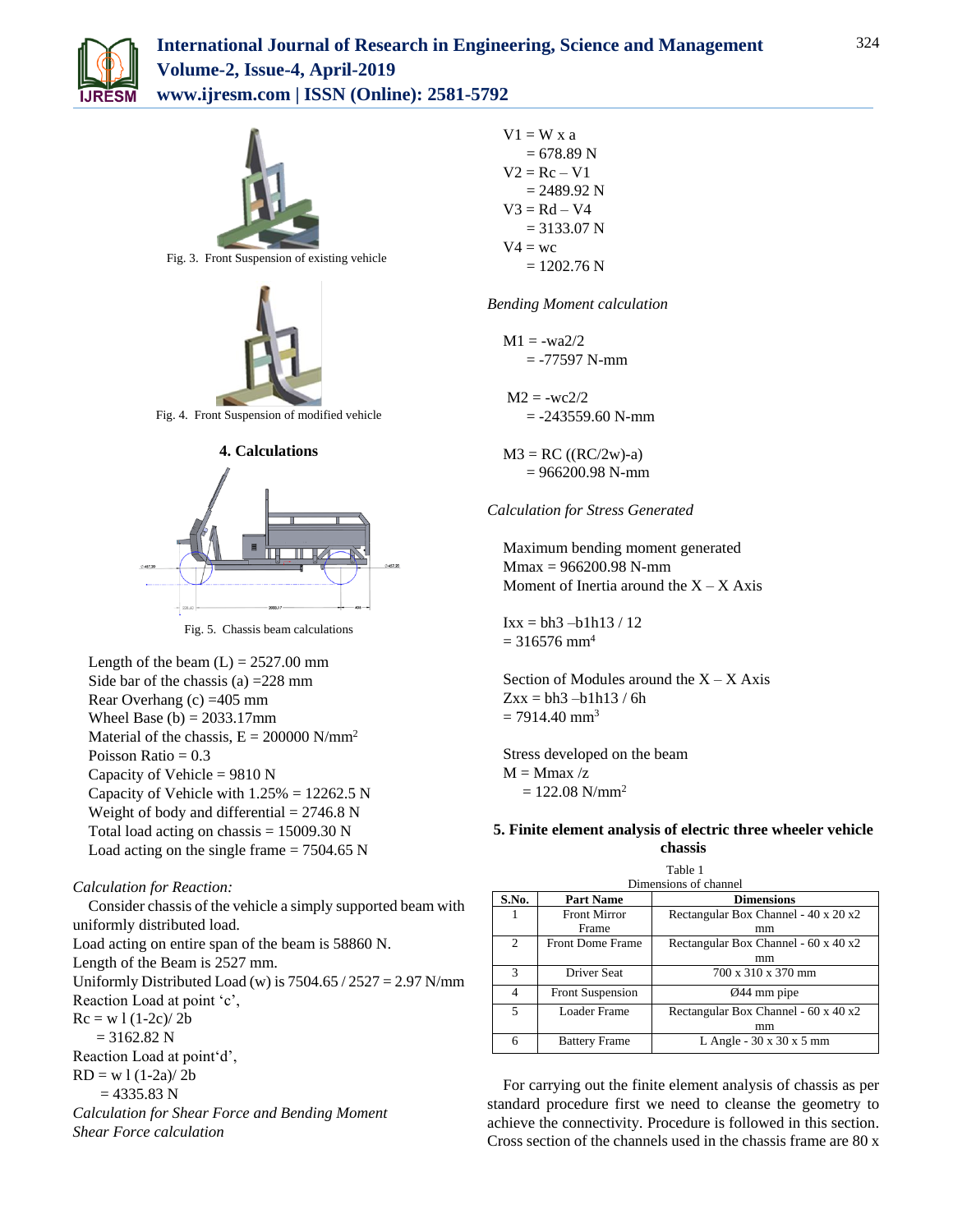40 x 2 mm and 60 x 40 x 2 mm.

# *Geometry Model:*

Electric vehicle chassis geometry is modelled in CAD software by reverse engineering methodology. Chassis structure are modelled and tabulated in table 1.

# *Engineering Material Data:*

The material used for the required chassis cross rails, side rails are rectangular box channels with dimensions of 80 \* 40 \* 2 mm and 60\*40\*2 mm. The research was conducted to choose the best possible material. The choice of material was limited to steel as per SAE rules. The material was selected on the basis of cost, availability, performance and weight of material. The reasons for using rectangular box channel which has excellent bending and torsional characteristics. Shows Mechanical properties of Steel rectangular channel.

| Table 2                   |                                    |       |            |  |  |  |
|---------------------------|------------------------------------|-------|------------|--|--|--|
| Engineering material data |                                    |       |            |  |  |  |
| S.                        | <b>Structural Steel Parameters</b> | Value | Units      |  |  |  |
| No.                       |                                    |       |            |  |  |  |
|                           | Density                            | 7850  | Kg/m3      |  |  |  |
| $\mathfrak{D}$            | Young's modulus                    | 200.0 | GPa        |  |  |  |
| 3                         | Poisson's ratio                    | 0.3   |            |  |  |  |
|                           | Yield stress                       | 250.0 | MPa        |  |  |  |
| 5                         | Ultimate Tensile Strength          | 310.0 | <b>MPa</b> |  |  |  |

*Finite Element Model of Loader Assembly:*

- Chassis frame structure are assembled with rectangular box channels of standard sizes and are modelled shell elements.
- Bolt connections are represented as rigid elements.
- Welded joints are represented as permanent joints by assignment of bonded contacts.
- Driver seat mass, batteries mass, loader capacity load are modelled as lumped mass at their respective centre of gravity points.



Fig. 6. Mesh Model of Reverse engineered model

- Number of Nodes 113565
- Number of elements 102945
- Aspect Ratio (Average) 1.0833
- Jacobian Value (Average) 1.0689

# *Loads and Boundary Conditions*

- Standard Earth Gravity (9806.6 mm/s2) is applied in Gravity direction over the entire Geometry.
- Front suspension and rear leaf spring eyes surface are

assigned as Fixed support in all the conditions.

- A Load of 10,000 N (1 tonne) applied on the carrier
- A Load of 1200 N applied on front driver seat area
- A Load of 300 N each applied on battery cases



Fig. 7. Load of 10,000 N (1 tonne) applied on the carrier & Point Mass of 120 kg applied on the front driver seat area



Fig. 8. Front suspension and rear leaf spring eyes surface are assigned as fixed support in all the directions

### **6. Structural analysis results**



Fig. 9. Maximum equivalent stress was found to be 328.83 MPa



Fig. 10. Maximum equivalent stress was found to be 328.83 MPa

Equivalent stress distribution for the existing chassis during the static structural analysis is given below. Maximum stress of 308 MPa is observed at the rear suspension mounting Location but this is because of sudden transition from mounting location to tube the value can be ignored. It is a stress Concentration.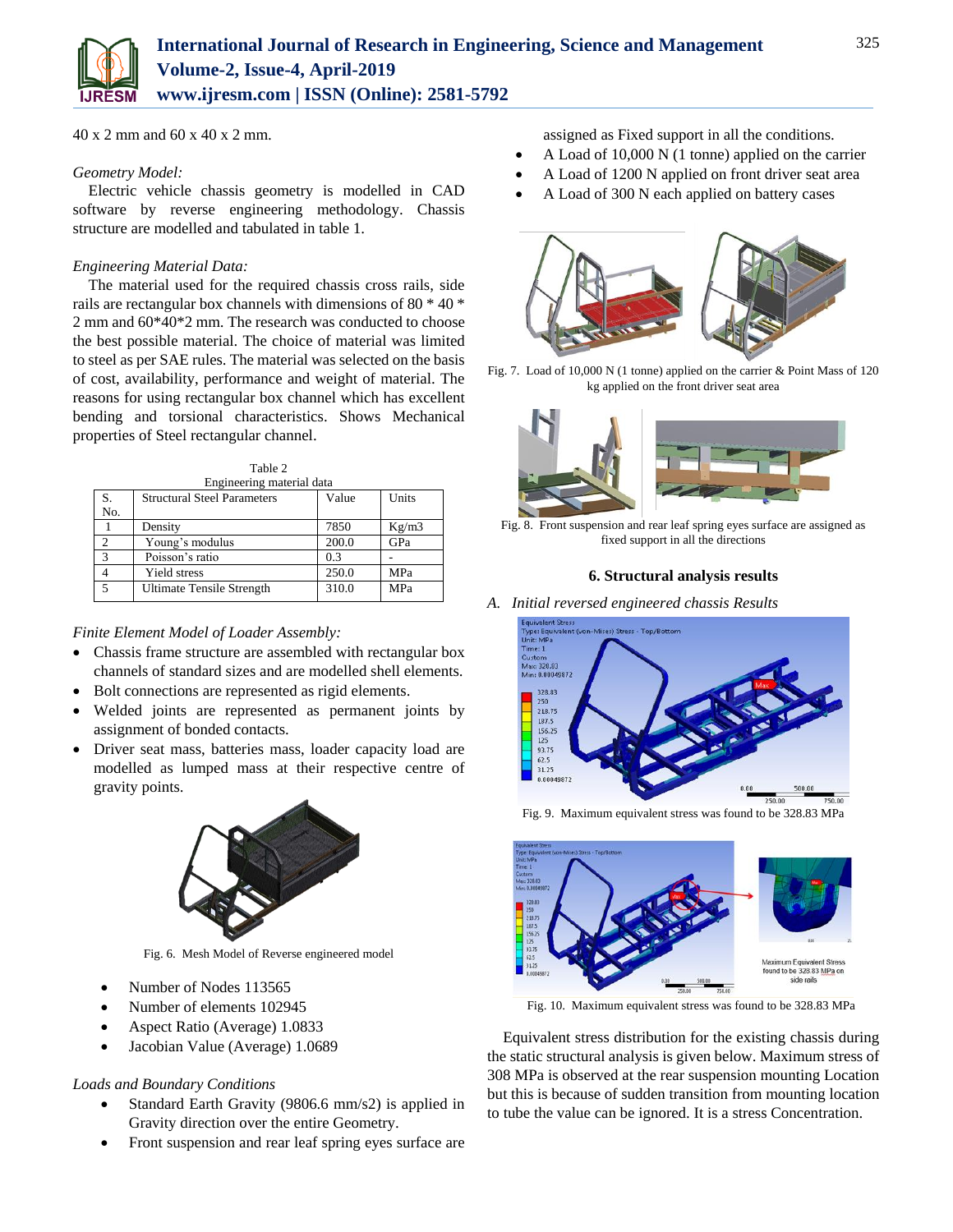



Fig. 11. Maximum equivalent distribution plot near front suspension location



Fig. 12. Maximum deflection was found to be 9.21 mm

*B. Modified Design chassis Results*



Fig. 13. Maximum equivalent stress was found to be below 240 MPa



Fig. 14. Maximum equivalent stress was found to be 328.83 MPa

Maximum stress of 274.46 MPa is observed on the rear side of the frame as shown in the figure below. This is due to the reason of rigid connections are assigned in that location, which makes the elements stiff resulting in higher stresses. Hence stress generated at joint locations are neglected and stresses at other locations are taken in to consideration.



Fig. 15. Stress distribution at front handle location, stress has decreased in modified Design



Fig. 16. Maximum deflection was found to be 2.61 mm

| Table 3                         |                                              |                                             |                           |  |  |  |
|---------------------------------|----------------------------------------------|---------------------------------------------|---------------------------|--|--|--|
| Weight reduction tabular column |                                              |                                             |                           |  |  |  |
| S.<br>No.                       | Initial Weight of<br>Loader chassis<br>(kgs) | Optimized Weight of<br>Loader chassis (kgs) | Change in<br>weight (kgs) |  |  |  |
|                                 | 118                                          | 86                                          |                           |  |  |  |

## **7. Conclusion**

Electric Vehicle Chassis has been developed based on the existing model. Reverse Engineering for the existing model has been carried out and 3D CAD model has been developed. Analytical Calculations for h-frame chassis with loads and boundary conditions have been performed to validate the design. Mesh model for the chassis is prepared in Ansys Workbench mechanical module. While geometry operations are performed in Geometry module of Ansys workbench. Detailed structural analysis for the Chassis has been carried out, considering self-weight of chassis, battery weight, driver weight, pay load and other miscellaneous weights and stress distributions, deflections obtained on the chassis have been reported. Design modifications and weight reductions for the existing chassis have been performed and on the stress and deflections obtained in analysis. Detailed CAD for the modified design has been prepared and structural analysis has been performed. Maximum stress and deflections obtained on the modified chassis well within the yield of the materials used. A Robust chassis for an Electric three wheeler chassis has been designed, analyzed and optimized.